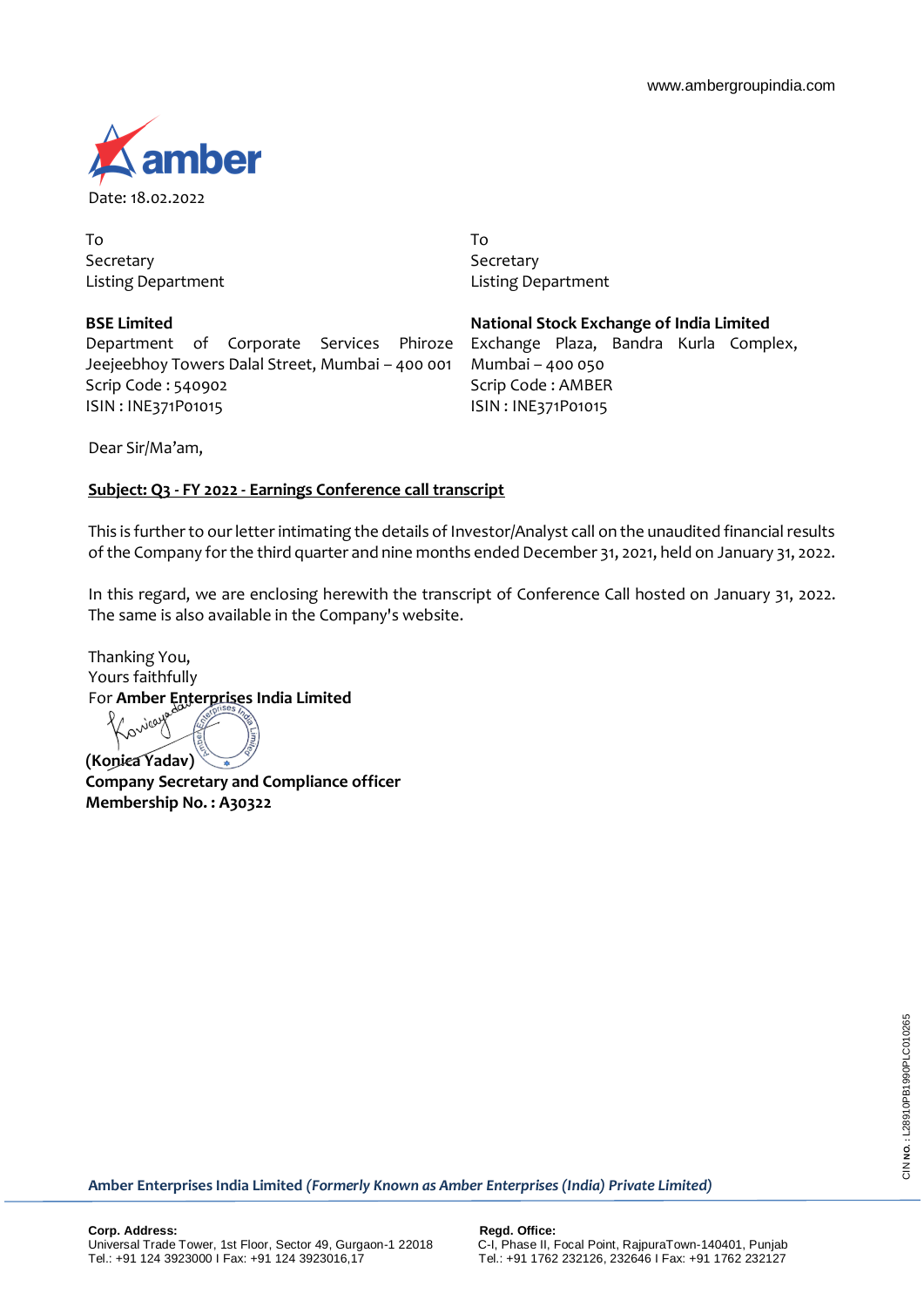

# **"Amber Enterprises India Limited Q3 FY22 Earnings Conference Call"**

January 31, 2022

Disclaimer:

This document is subject to errors and may or may not contain words which have been included/omitted due to human error while transcribing the conference call. Any and all information should be verified with the company by the reader.





|  | <b>MANAGEMENT: MR. DALJIT SINGH: MANAGING DIRECTOR</b> |
|--|--------------------------------------------------------|
|  | MR. SUDHIR GOYAL: CHIEF FINANCIAL OFFICER              |
|  | MR. SANJAY ARORA: CEO, ELECTRONICS DIVISION            |
|  | MR. SACHIN GUPTA: CEO, RAC & CAC DIVISION              |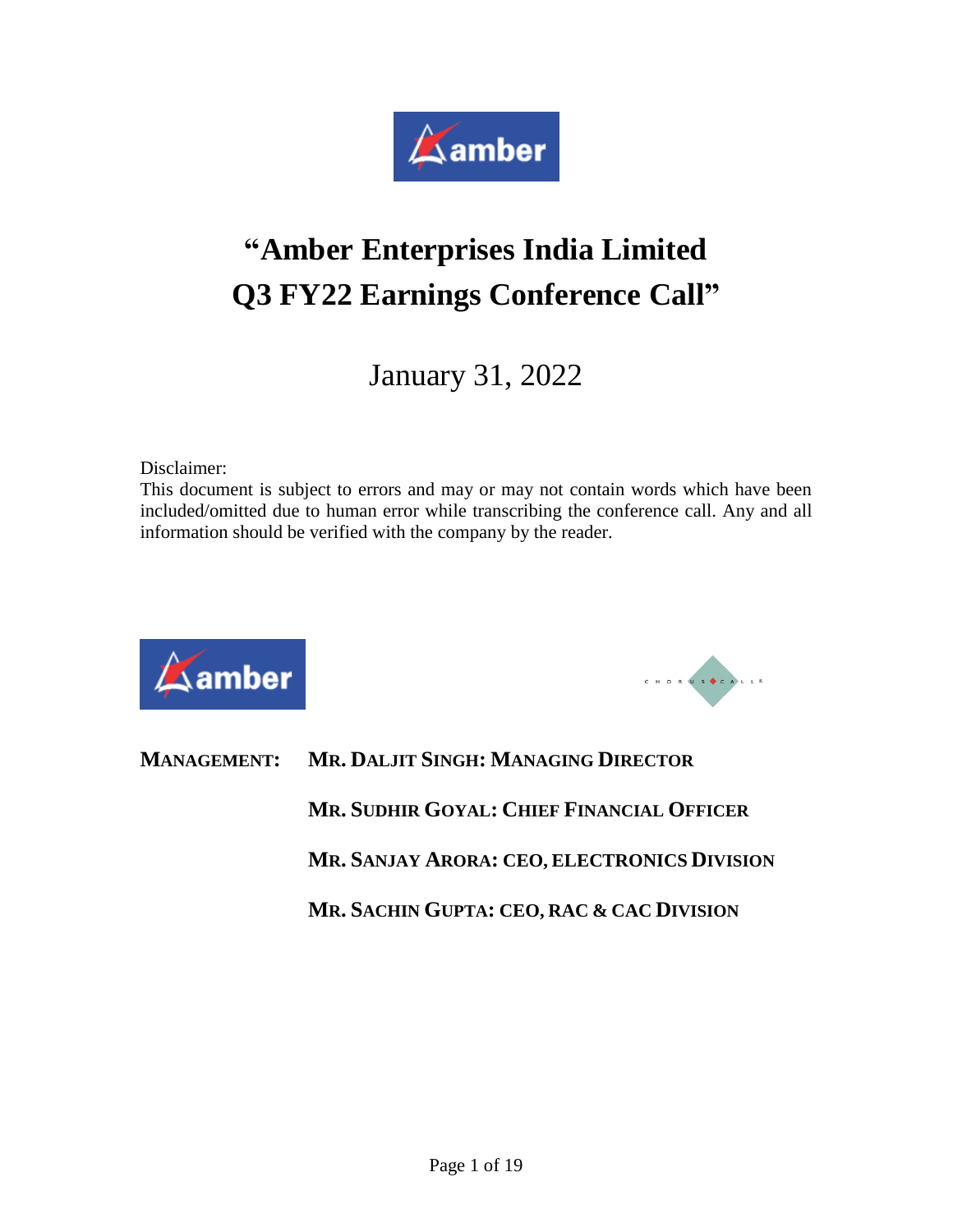

**Moderator**: Good Morning ladies and gentlemen, welcome to **Amber Enterprises India Limited** Q3 FY22 earnings conference call. This conference call may contain forward-looking statements about the company, which are based on beliefs, opinions and expectations of the company as on the date of this call. These statements are not the guarantees of future performance and involve risks and uncertainties that are difficult to predict. As a reminder all participant lines will be in the listen-only mode and there will be an opportunity for you to ask questions after the presentation concludes. Should you need assistance during the conference call, please signal the operator by pressing "\*" then "0" on your touchtone phone. Please note that this conference is being recorded. I now hand the conference over to **Mr. Daljit Singh – Managing Director of Amber Enterprises India Ltd.** Thank you and over to you Sir!

**Daljit Singh:** Hello and good morning, everyone. First and foremost, I hope you all are keeping safe and healthy.

> On the call I am joined by **Mr. Sudhir Goyal, our Chief Financial Officer, Mr. Sanjay Arora – CEO of Electronics Division, Mr. Sachin Gupta, CEO of RAC & CAC Division, and SGA, our Investor Relation Advisors.** We have uploaded our result presentation on exchanges, and I hope everybody had an opportunity to go through the same.

> The consumer durable industry witnessed good growth during the quarter despite concerns around the third COVID-19 wave. Double vaccination has helped us in driving positive consumer sentiment.

> The demand was driven by a shift in consumer behavior from price consciousness to technologically advanced premium products with quality, value proposition, and safety aspects. Work from home and stay at home continue to create good demand for the industry as leisure travel is restricted so certain sections of consumers are spending on upgrading consumer durables.

> Retailers have adopted omnichannel strategy to cater to consumers across channels. Retailers are also offering affordable finance schemes, extended warranty, same-day installation services, which has helped to attract first time consumers which is further aiding the demand.

> Rising raw material prices and supply chain issues continue to plague the quarter. Amber has been able to pass on higher raw material prices to the customers and channel inventory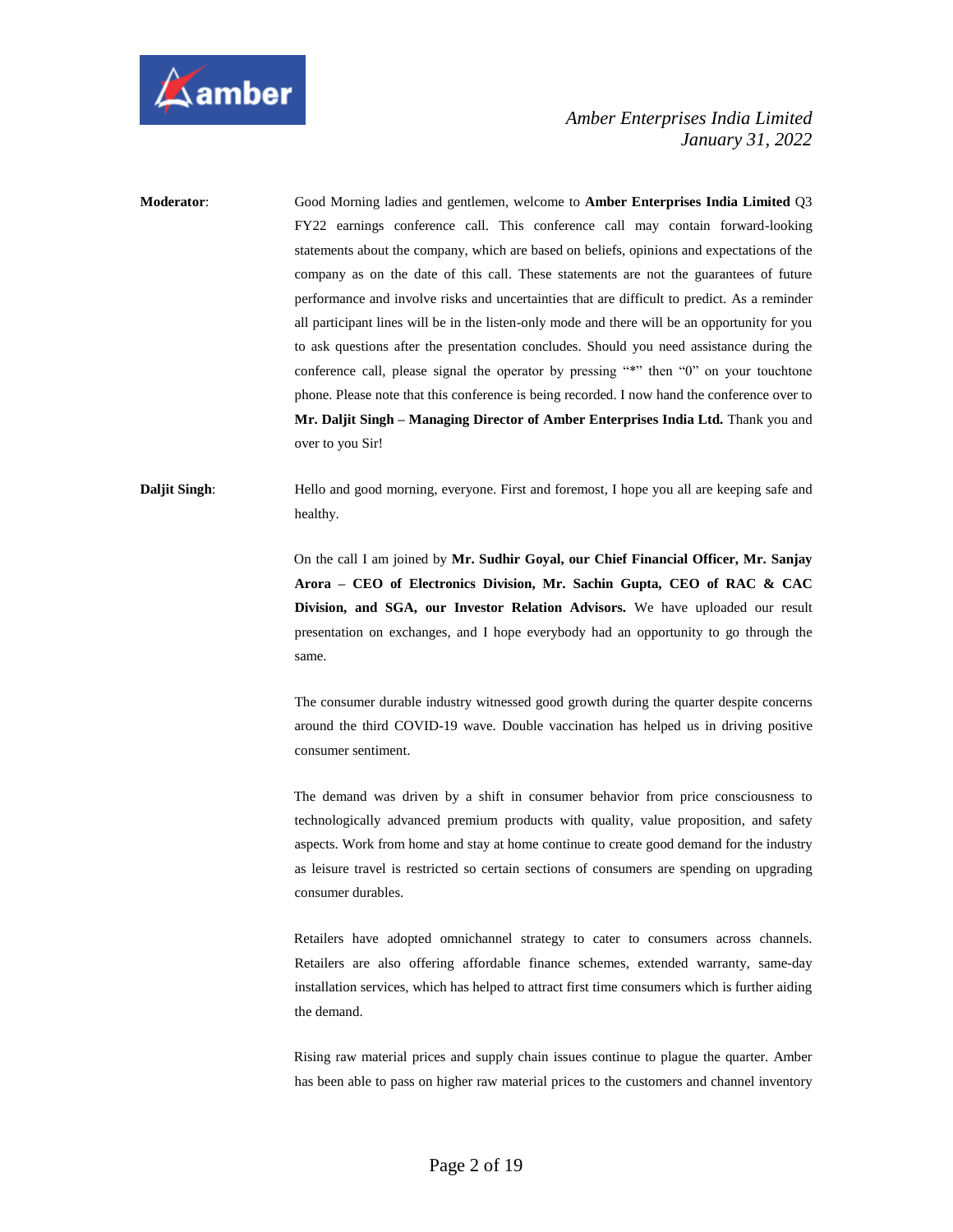

levels are being managed by effective supply chain planning in line with growth expectations.

I am pleased to share that on all metrics including revenue, EBITDA and PAT we were able to surpass the pre-pandemic level for the quarter.

Another important update during the quarter was on acquisition of majority ownership in **'AmberPR Technoplast India Private Limited'** erstwhile '**Pasio India Private Limited'**. This acquisition will help our company to grow its component segment with focus on providing more backward integrated solutions in key component of RAC segment which is cross flow fan along with solution of injection molding component for other industries which is refrigeration and auto engine segment.

**We are glad to announce the commencement of production at our three new facilities:** Kadi in Gujarat for injection molding components, Chennai in Tamil Nadu for sheet metal components and heat exchangers, and Supa in Maharashtra for our sheet metal components in phase I. The expenditures incurred for the commercialization of these three new plants led to a decline in profitability for the standalone operation. However, once the revenue starts flowing in we expect profitability to normalize.

**Update on PLI scheme**. During the quarter, Amber Enterprises India Limited ("Amber") has received approval for the manufacturing of AC components under the 'Normal Investment' category for a threshold incremental investment of Rs. 300 Crs. Our subsidiary IL JIN Electronics India Private Limited ("IL JIN") have also received approval for manufacturing Lower value intermediaries of ACs under 'Large Investment' category for a threshold incremental investment of Rs. 100 Crs. We believe the production-linked incentive (PLI) scheme approved by the government would help provide a level-playing field to domestic players and create an enabling environment for the industry to compete globally.

#### **I will now talk about our divisional performance:**

**Mobility application division which includes Sidwal**: With the increase in government's thrust towards mobility for all we believe we are in a sweet spot to leverage this opportunity. The expansion of metros in newer cities, as well as the modernization of railways is creating new opportunities in this space. We are making good progress on new product development for various business categories. Our order book stands healthy at more than around Rs.450 Crores.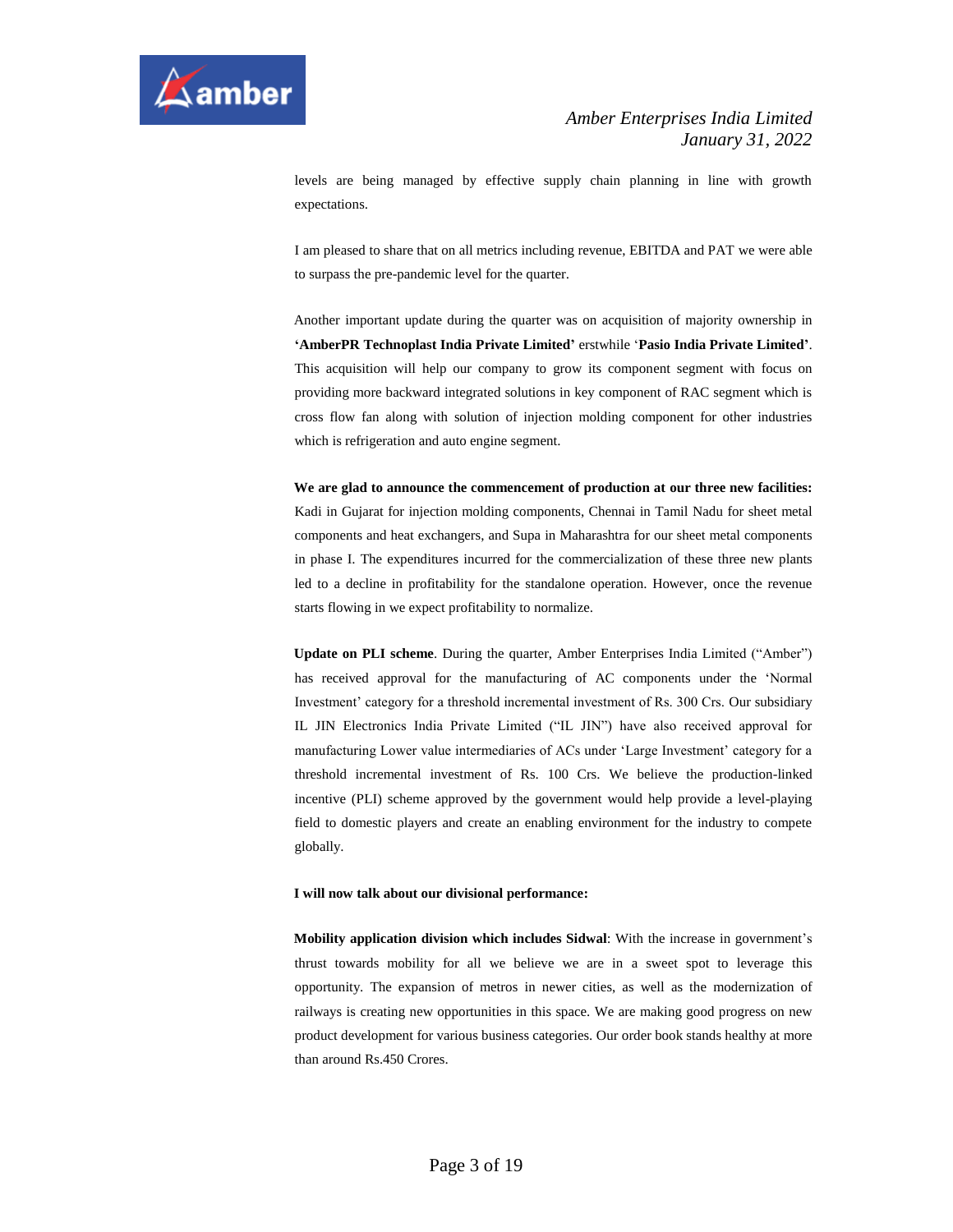

**Update on motor division which includes PICL:** We have increased our product offering to our customers by adding new models for both the domestic and international markets. We are also adding new customers in this division. We expect our motor division to double in revenues while also increasing margins. BLDC is currently a very small part of our portfolio which we have recently started. The reliability cycle is going on and we are about to start the production. Hence BLDC would be adding as revenue from both sides in captive as well as also in component solution to our customers in coming financial years.

**Update on electronic division which includes IL JIN and Ever**: As a part of diversification, we have started production of new-age applications like wearables and hearables. We have recently added Boat as our customer. As the market is moving rapidly towards inverter ACs, we are confident of growing our revenue share from this division going forward. There is a good traction due to PLI scheme and we are a rightly placed company to give the required solution. We are also getting queries and already onboarded customers for inverter PCB board. We are also getting a lot of queries and approvals are already in process for refrigerator and washing machine and other new products also. So we are hopeful that in electronic division also we would be doubling the revenue in coming two years from now.

**Component division which includes both AC and non-AC components**: Our component division has played a very positive role. Contribution from component division has increased to 54% in nine months FY22 from 50% in nine months FY21. We are adding new products, new customers and new geographies. We have onboarded new customers like Samsung for sheet metal components and heat exchangers and Voltas Beko for injection molding components for washing machines and refrigerators. Our recent acquisition of Amber PR is a part of component division business. Integration is happening smoothly and we expect future revenue growth in Amber PR also.

**Update on RAC division:** Our RAC division is performing in tandem with industry; industry growth on a year-to-date basis is at single digit. It seems that industry would touch around 6.2 to 6.5 million units this financial year; however, at Amber we are expected to touch around 3 million units this year. Inventory levels have been normalized. Inverter ACs are witnessing good growth.

On the commercial RAC side, we have added entire product lineup of commercial ductable ACs. We have also started offering full range of cassette ACs to our existing customers. We expect to outnumber the industry in volume terms in this financial year.

To conclude I would like to reiterate that our constant endeavor would be to increase penetration and increase our wallet share in existing customers, continuously add new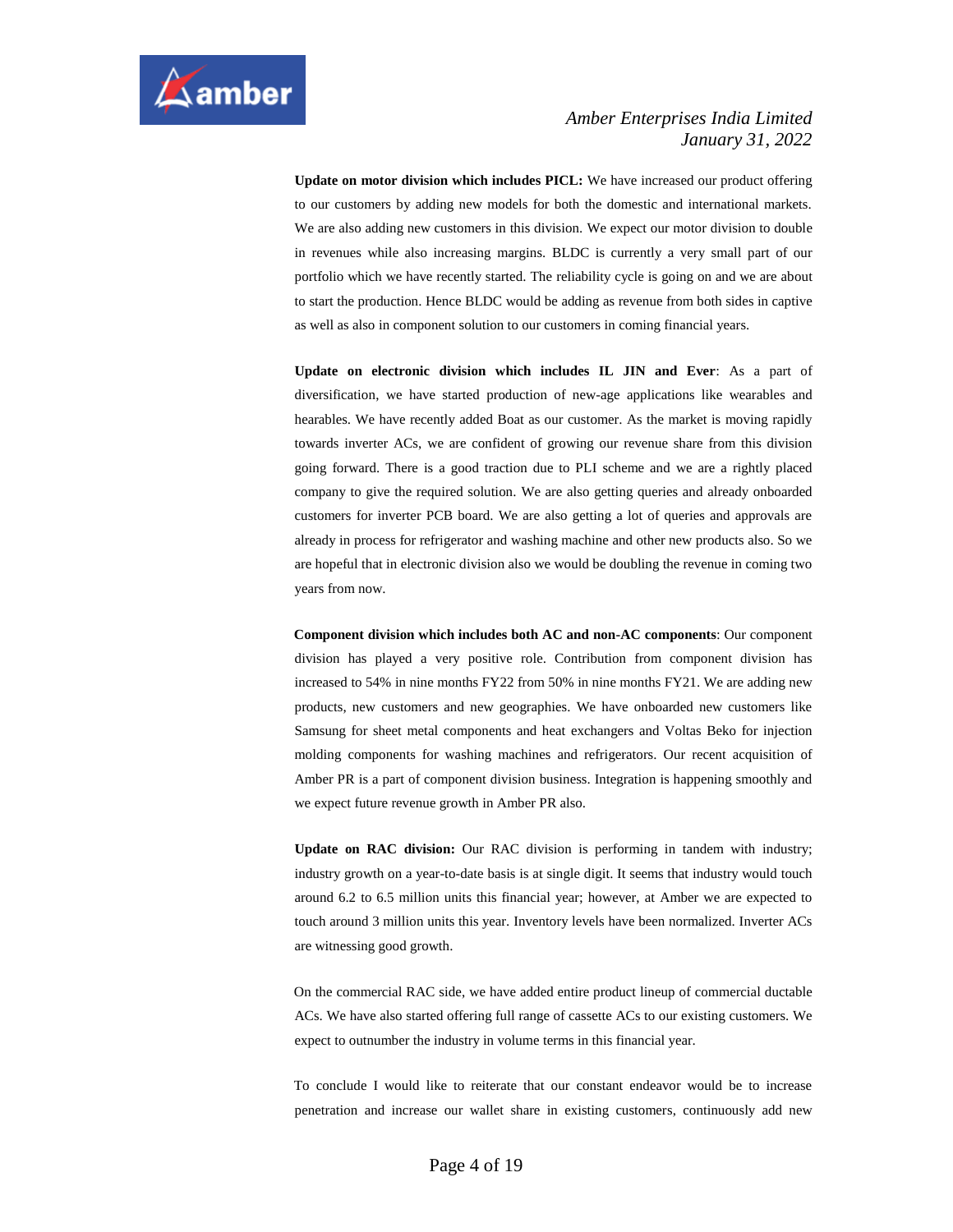

customers, create a foothold in the export market and enhance our products with new technologies by focusing on R&D.

#### **I will now take you through consolidated financial highlights**:

#### **Revenue**

Q3FY22 revenue stood at Rs. 974 Crs vs Rs. 765 Crs in Q3FY21. 9MFY22 revenue stood at Rs. 2,270 Crs vs Rs. 1,432 Crs in 9MFY21. For the quarter, RAC contributed 39% of the total revenues while Components and mobility application contributed 61% of the revenues

#### **Operating EBITDA**

Q3FY22 Operating EBITDA stood at Rs. 74 Crs vs Rs. 62 Crs in Q3FY21. 9MFY22 Operating EBITDA stood at Rs. 163 Crs vs Rs. 81 Crs in 9MFY21. Operating EBITDA margins for Q3 and 9MFY22 stood at 7.6% and 7.2% respectively. Q3FY22 and 9MFY22 Operating EBITDA does not include ESOP expense of Rs. 4.17 Crs and Rs. 11.6 Crs, respectively.

#### **PAT**

Q3FY22 PAT stood at Rs. 33 Crs vs Rs. 28 Crs in Q3FY21. 9MFY22 PAT stood at Rs. 52 Crs vs Rs. 7 Crs in 9MFY21

**Moderator**: Thank you. Ladies and gentlemen, we will now begin with the question and answer session. The first question is from the line of Ankur Sharma from HDFC Standard Life Insurance. Please go ahead. **Ankur Sharma**: Good Morning Sir, thanks for your time. Firstly if you could tell us the volumes of ACs which was sold during Q3 I think you said full-year number of 3 million if you could just help what was the number for Q3 and if possible they come into IDU and window? **Daljit Singh:** So in total like for the financial year as I told we are expected to be nearing 3 million units while in 9MFY22 we have done around 1.1 million units. However, we are restricting to give the diversified numbers of ODU, IDU due to confidentiality matters.

**Ankur Sharma**: My follow-up would be that you are looking at a pretty steep increase in Q4 right you are doing a 1 million orders in Q3 and you are looking at close to 3 for the full year implies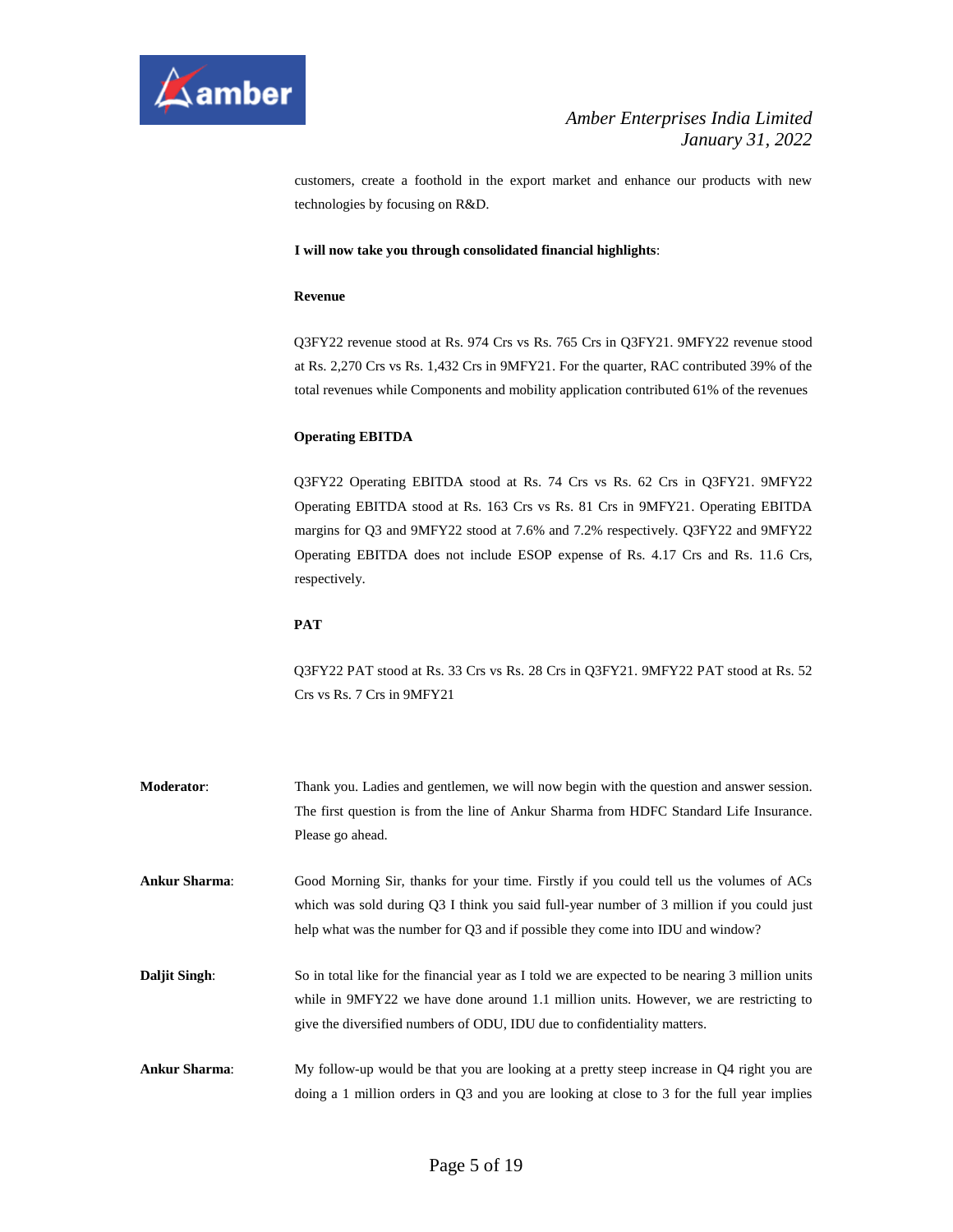

almost 2 million numbers for Q4 so just on the overall demand-side how are you seeing demand, we did hear about some slowdown in volume especially in November, December for the industry as a whole, so if you could talk about where are you seeing this demand, is it more for you because of new customers or is it that you expect the industry to also equally well?

- **Daljit Singh:** So Ankur the demand is back to the normalized level now in the industry and we are pretty confident and our order book looks healthy and we will be doing around 3 million numbers; however, in the industry, if you see the demand should be back from last year like it was around 5.2 to 5.5 million this year we are expecting that it should do around 6.3 to 6.5 million so demand is coming back again and with the working from home as a new normal everybody is spending upon the upgradation as well as comfort living and this product is something linked to the comfort living and the third wave of COVID has not hit us that badly as we were expecting earlier like the second wave. So we are hopeful that this should pretty much further add to the demand of the industry also.
- **Ankur Sharma**: A piece of whether it is more of market share gain for you and also are you seeing the benefits of the import ban I remember you said going into 2023 as well you would start seeing the business come through and in terms of the import ban are you getting a bigger share of brands who were earlier importing so is that benefit also flowing through in Q4 or is that more of a FY23?
- **Daljit Singh:** So out of all the numbers which we did like due to the import ban the phase I started with the gas charging so I have been able to convert into the full fledged manufacturing for out of that around two customers and remaining two to three customers would be now converting into the coming financial year into the full-fledged manufacturing so import ban is definitely playing a good role but at the same time those bigger numbers you would be seeing will be added in next financial year looking forward.

**Ankur Sharma**: Thanks.

**Moderator**: Thank you. The next question is from the line of Madhav Marda from Fidelity Investments. Please go ahead.

**Madhav Marda**: Good morning and thank you so much for your time. I just wanted to understand like we have added both as a customer for our electronics division it seems that Amber is actively moving beyond RAC as their end market into more of a diversified set of end market so could you give us like this year maybe a three to five year outlook on how we expect to grow beyond the RAC division as well and like what is the growth opportunities and sort of strategies that we incur?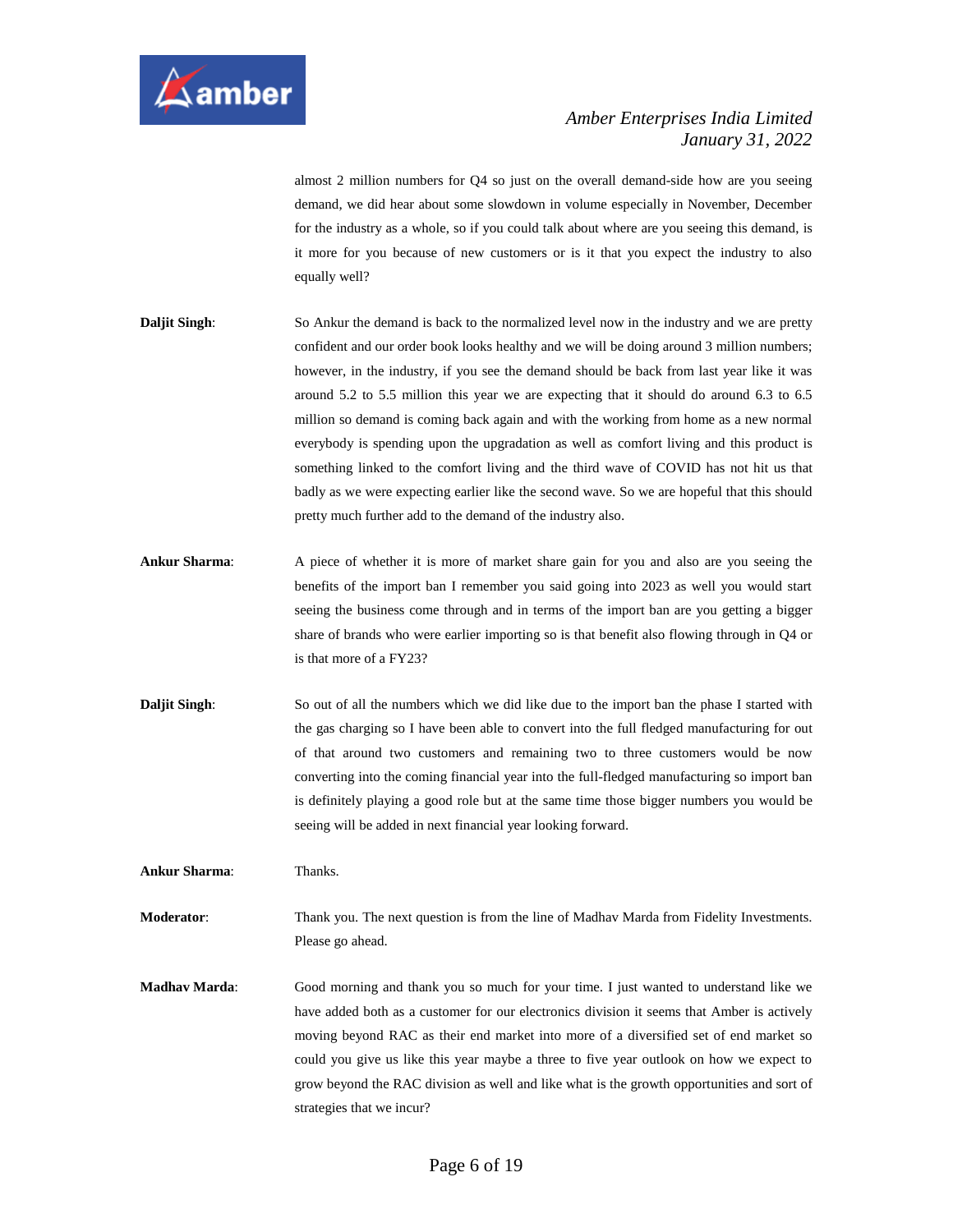

**Daljit Singh:** At Amber we are diversified into five business verticals like you have seen and this is how we are seeing. So one of the verticals is room AC division another is components which includes both AC and non-AC and third is electronics which includes IL JIN and Ever and fourth is our mobility application which is Sidwal and fifth is our motor vertical which is PICL. So all these five verticals are seeing a good growth due to multiple reasons in each and every vertical and we are looking at good growth numbers all in RAC also where we are adding customers due to import ban as well as due to more offerings.

> In electronics vertical we are hoping to double the revenue in coming two years because of increase in our horizon of inverter AC controller board now being approved by various customers, we have also expanded into wearables and hearables with Boat as a customer.

> Similarly, our mobility application division is seeing a good growth with the new thrust of air-conditioned coaches as well as different verticals into more offering of the products for the mobility application also is on the cards.

> Similarly, in PICL we are seeing BLDC motor coming which is pretty much we are not offering any solutions over there now that is into reliability and we are hopeful that in the PICL also we should be doubling the revenue.

> In components which includes AC and non-AC components, we are seeing lot of traction over there and we have added Samsung as a customer for sheet metal components and heat exchangers, we are also talking to Samsung for further components maybe of injection molding and PCBs. We have added Voltas Beko as customer for refrigeration and washing machine and wherever we are not present for refrigerators, washing machine as an offering in the electronics division probably we are offering there also in electronics division. So all our divisions now are seeing towards huge growth and we are hopeful that in the next two to three years all the divisions should be pretty much double the size where we are today.

**Madhav Marda**: Each of these divisions has their own like a business side and each of them were looking at opportunities across all of the various end markets right rather than this RAC?

**Daljit Singh:** Yes, it is a focused approach. Each division is now headed by a CEO like for electronics we have Mr. Sanjay, RAC we have Mr. Sachin with us, Mr. Udaiveer is there for mobility application so each and every division is now with a focus approach and we would be looking to expand division. So there could be multiple opportunities whether it is RAC, non-RAC, we would be looking at all across for expanding the horizon of the division. So for the components if we get good opportunities like injection molding components so we would be definitely looking at from that angle rather than only RAC and non-RAC segment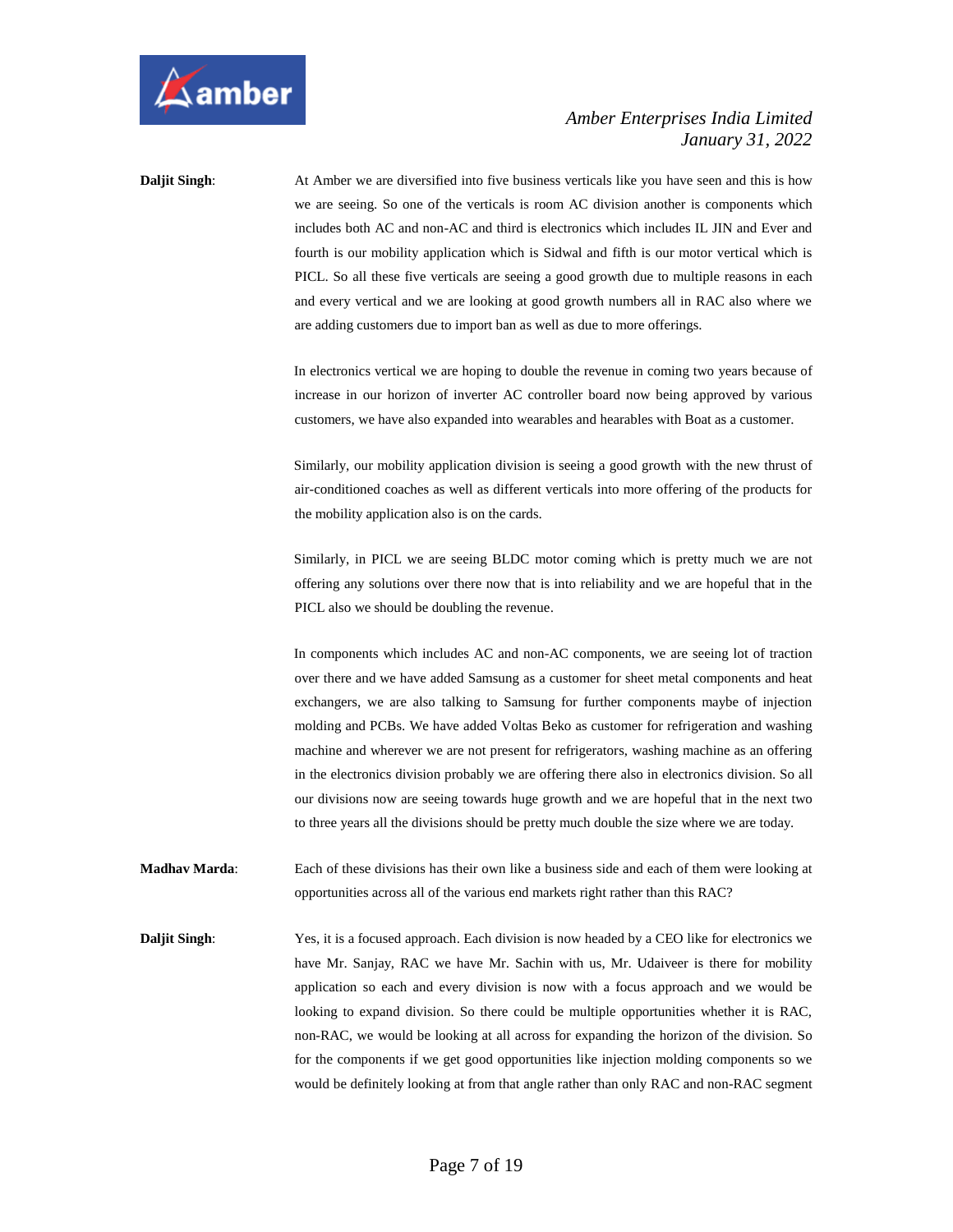

so we would be increasing and giving the solution in each division all across the vertical completely.

**Madhav Marda**: Got it. Thank you Sir.

**Moderator**: Thank you. The next question is from the line of Ravi Swaminathan from Spark Capital. Please go ahead.

- **Ravi Swaminathan**: My first question is with respect to the kind of volume growth that we anticipate for the air conditioning market next year, this year you had mentioned it is around 6.3 to 6.5 million what kind of volume growth we can expect for next year assuming that there is no lockdown and during the peak summer season and what kind of growth that Amber can anticipate for that similarly?
- **Daljit Singh:** I anticipate that with now third COVID wave not hitting us as well as not seeing any future COVID waves coming into so industry should be better than the pre-COVID levels so I think it should be touching somewhere 7.5 to 7.8 million from the current 6.2 to 6.5 which would be surpassing the pre-COVID levels. So looking into that now the work from home would be still a new normal because that is a new normal now rather than linked to the COVID, people would be definitely investing into the comfort level.
- **Ravi Swaminathan**: Amber would we grow on par with the industry or above the industry so what kind of growth we can see in terms of volume?
- **Daljit Singh:** As Amber we have always outnumbered the industry so here also we would be definitely looking at increasing our market share with the industry and outnumbering the industry as always our endeavor have been.
- **Ravi Swaminathan:** My second question is with respect to the commercial air conditioning initiatives that we have taken, what kind of proportion of the overall revenues commercial air conditioning is now and how much can it grow into over the next two to three years and if you can give the same commentary for exports also will be great?
- **Daljit Singh:** For commercial AC, we just started and couple of the offerings we have already given to our customer as samples as well as the reliability cycles and all that is going on while with some customers it has already started in the production. Cassette AC which was not in our offering as a part of commercial is also now part of it so that is seeing a lot of good traction because no one is offering in the industry today as an ODM solution so we have already started that offering and a lot of traction is there. So I would see that the number should be growing; however, it would not be a very big chunk of revenue as in a percentage point of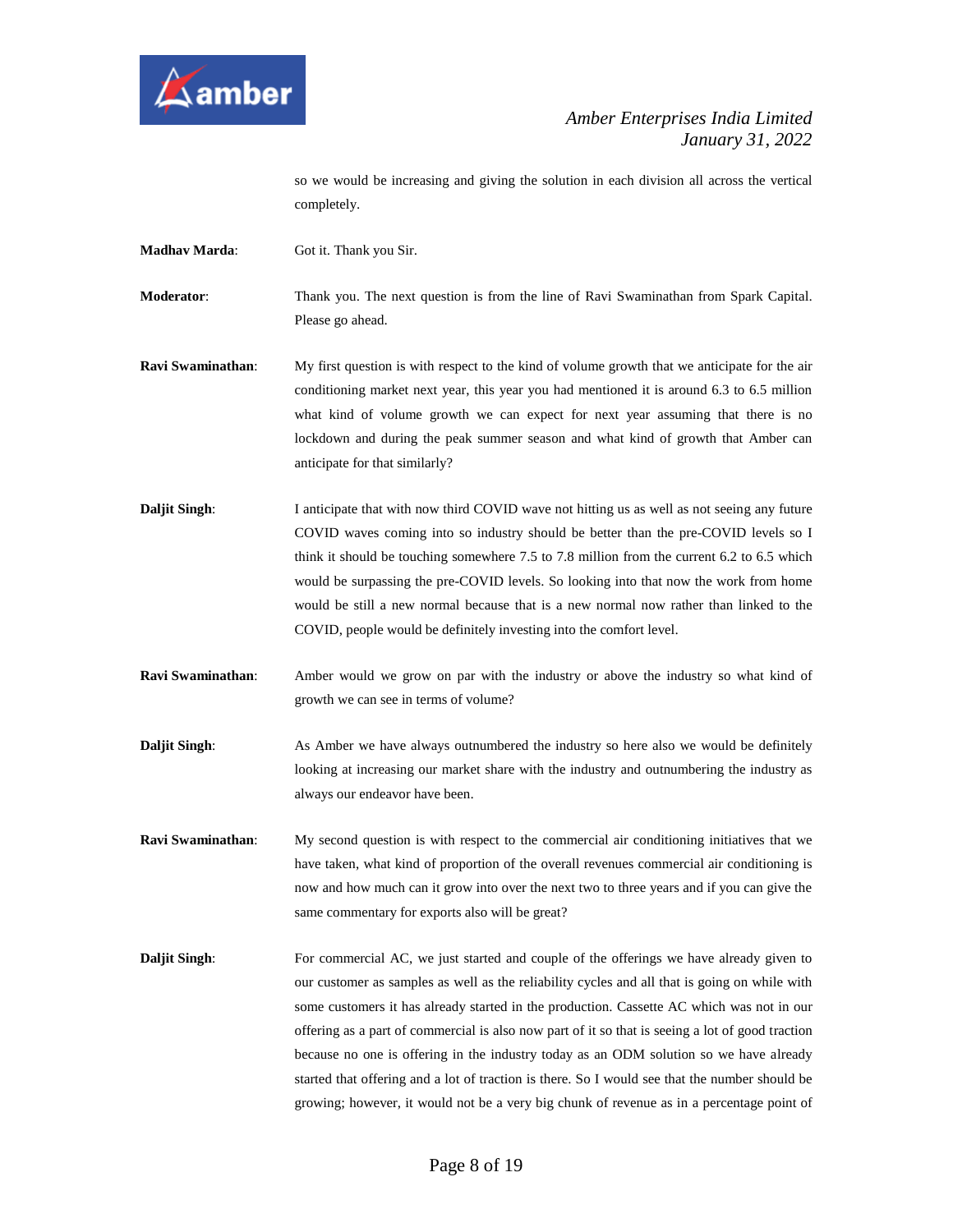

view on a consolidated level but yes this is a product which we were not offering and definitely it increases our product offering to our customers and increase the wallet share with our customers too.

**Ravi Swaminathan:** Got it and with respect to exports also.

- **Daljit Singh:** Exports like we earlier also mentioned that exports that there is a high reliability cycle and with each country have their own energy norms and energy regulations so we need to develop the products accordingly. So the products for US market now is already under prototyping and the prototypes we are offering to our customers so I should see in another one-and-a-half to two years further we should be able to track this into the mass production levels. While for the Middle-east market we are seeing some traction and the product line up is pretty much there and now the reliability cycle with the customers as well as the production order should start flowing in coming at least seven to eight months or maybe around one year from now.
- **Ravi Swaminathan**: My final question is with respect to the consolidated EBITDA margin so are we set for somewhere around 8%, 8.5% kind of EBITDA margin over the next one, two years considering the fact that there is a PLI scheme where there would be some benefits, but on the other hand commodity prices are going up so what kind of margins that you would be anticipating now?
- **Daljit Singh:** Well it is very difficult to tell about the percentage level looking into the commodity changes and all that; however, we are confident of maintaining our EBITDA levels as well as increasing in the value terms as we move forward.

**Ravi Swaminathan**: Got it Sir thanks.

**Moderator**: Thank you. The next question is from the line of Dhruv Jain from Ambit Capital. Please go ahead.

**Dhruv Jain**: Thank you. Sir I had a question with respect to the standalone non-RAC component business. We have seen strong growth in that, but if I am not wrong that also houses the gas charging element so if you could just give us a sense in terms of what could be the contribution of the gas charging part and generally as we have seen a very good growth so if you could just give us some sense on what is happening in this quarter?

- **Daljit Singh:** You are asking about revenue from gas charging?
- **Dhruv Jain**: Yes Sir.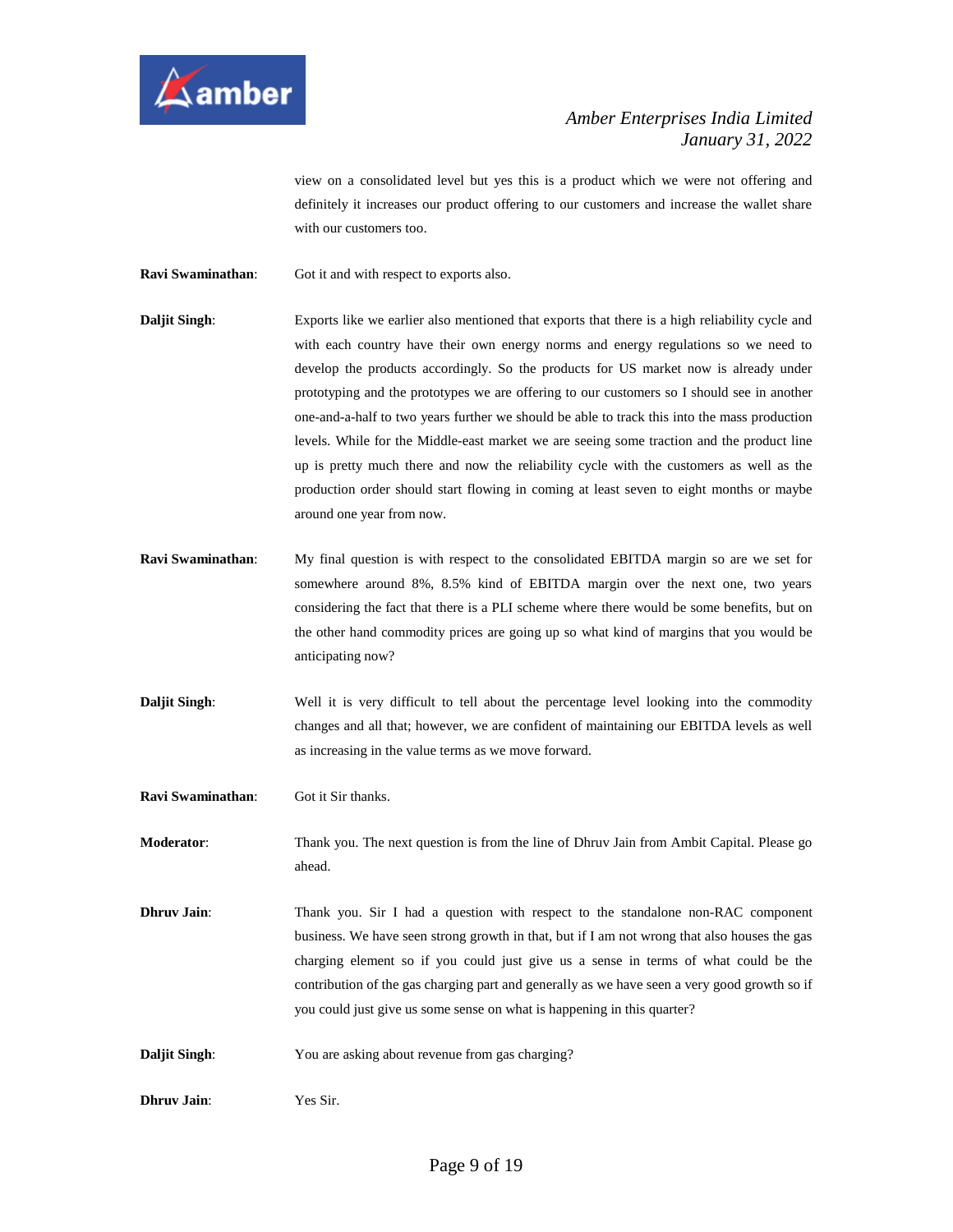

**Daljit Singh:** We need to get back to you on this. but however we have done 400,000 numbers for gas charging in the first nine months and that is not a part of this 1.1 million that is separate from 1.1 million.

**Dhruv Jain:** So which will be in the standalone business itself right?

**Daljit Singh**: Yes.

- **Dhruv Jain**: I will get back to your team for that number. The other question was with respect to the acquisition of Pasio India, now I understand that you also had an offering on the cross flow fan side so if you could just give us some sense on the past numbers of this company and the rationale for which you got this company?
- **Daljit Singh:** This company is basically in the leadership position of offering in cross flow fan and that is the product which we were not offering to customers at a component level so now with this company with Amber we have been able to increase our share of a cross flow fan with our customer. Last year the company had done 51 Crores of revenue and this financial year we are expecting around 90 Crores of revenue.

The next question is from the line of Nitin Arora from Axis Mutual Fund. Please go ahead.

- **Nitin Arora:** Hi Sir thanks for taking my question. Sorry again I am asking more on the industry side because your commentary starts talking about a good demand. When we look at your volume growth it is down 27% on a declining base of 5% and you are saying demand is good and Q4 run rate what you guided looks optically very high and when we look at the details everything is on a declining mode for Q3 as per the data so just wanted to understand from you is 1) how has been the industry declined for this quarter because you always saying you always outperform the industry so I am assuming on the declining front also you would have outperformed it so how much would have been the industry decline and 2) Though January have gone now completely how has been the confidence of the channel of the OEMs taking back the inventory because the temperature is still not looking that great to procure the inventory and going ahead and I think now there has been no shortages too much in the system compared to the last year so if you can throw some light on that that will be really helpful, so where this confidence of demand is good is coming back?
- **Daljit Singh:** Post the second wave everybody was apprehensive on the inventory levels and all that, but good thing was that there was a very normalized inventory levels post the second wave of COVID; however, as we move forward there were two challenges one was the QCO another was the BEE rating change which was leading to lot of ambiguity because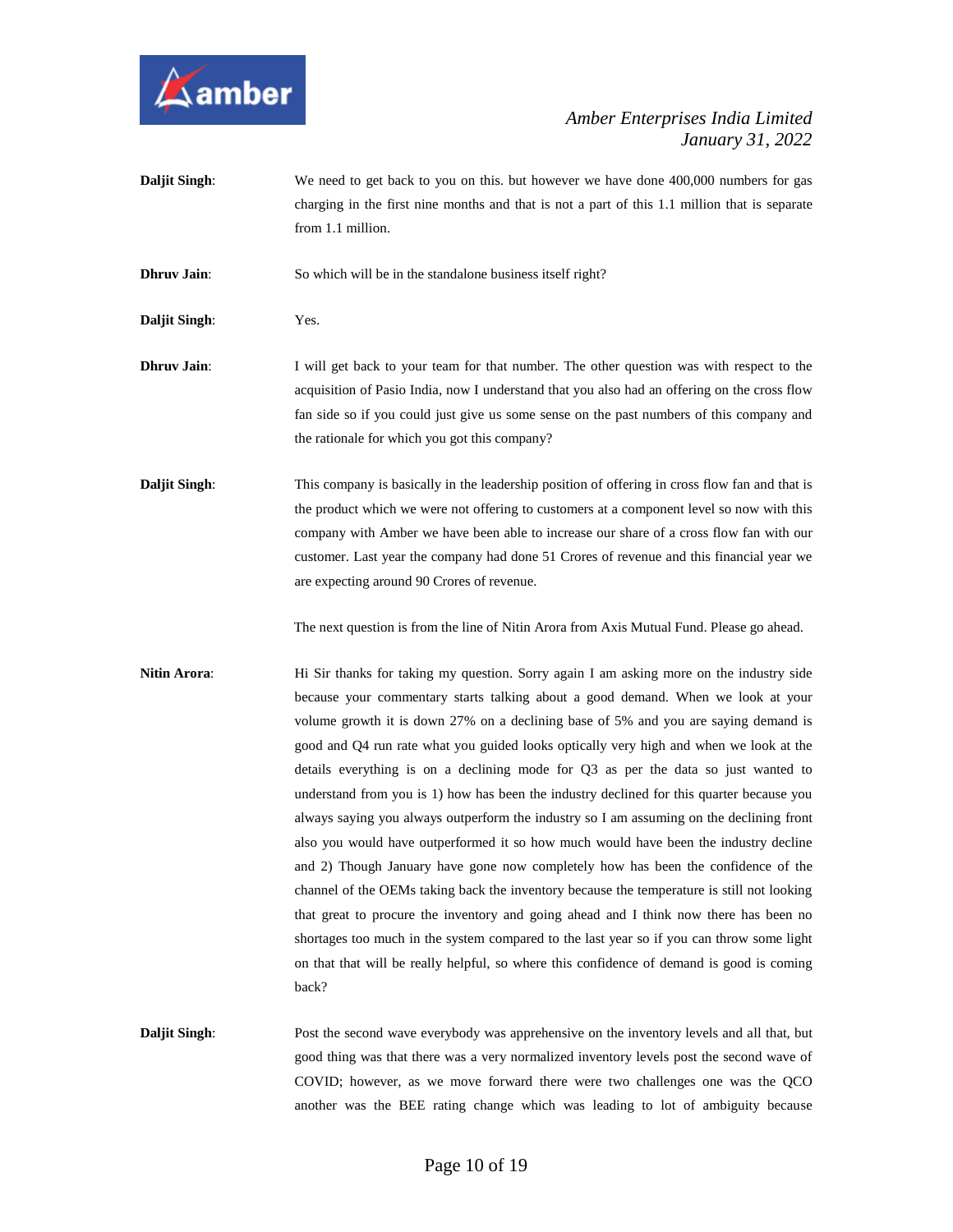

everybody as the industry requested to move these forward looking into the inventory levels as well as looking into the second wave which has hit us and so as industry everybody requested the government, but there was a lot of ambiguity in terms of this BEE rating change and QCO till the end of October, November basically which was leading to a lot of conservativeness in the industry; however, now that is past us and everybody was envisaging third wave and nobody knew that what kind of wave would it be and now I think so third wave also is pretty much it is not past us but at least we are through this not too bad as it was in the second wave, so now everybody is pretty much optimistic about the industry and about the demand and that is why we are seeing a lot of good order book is there with us for this Q4 quarter and we are envisaging that the industry should be back with the good demand and should hit around 6.3 to 6.5 million numbers and we should be touching around the 3 million numbers.

- **Nitin Arora:** Thanks for the update really hopeful and generally on the other businesses like motor has been our forte and we want to export in the BLDC so do you think from a profitability perspective we already run our business where we hold a very high market share and run a very thin margin business I am talking in percentage terms not in absolute because that is the seasonality which gets you growth in the absolute EBITDA, you think from a profitability perspective we are the last entrant in that space whether it is variable, whether it is direct part and people existing vendors holds really big market share there so from a profitability perspective to scale up, you think you take much more time and if the existing cash flows of the existing business only will support them because when we the cater to requirement has been very on a higher side for you being whether you acquire a company you put capex there or whether in the existing business so if you can throw some light on the profitability perspective on this new business that will be helpful?
- **Daljit Singh:** So Nitin from refrigerator and all that what we are looking at is to expand our horizon offering of the components of the refrigerator, washing machine and not the complete finished product as of now, and in components, the margin levels are in line to the industry standard of the listing components over there. Rest regarding in terms of capex increasing for the offerings of that, we should be able to support it from our own internal accruals as this does not require lot of capex; however, at the same time we are into primarily into AC side and the refrigerator and washing machine are added to that in the same component segment would further add to the better asset utilization. So it creates a good win-win situation for the customer as well as for us and that is why we are looking into better and better offering to our customers from the same set of the assets if possible.

**Nitin Arora:** Thank you.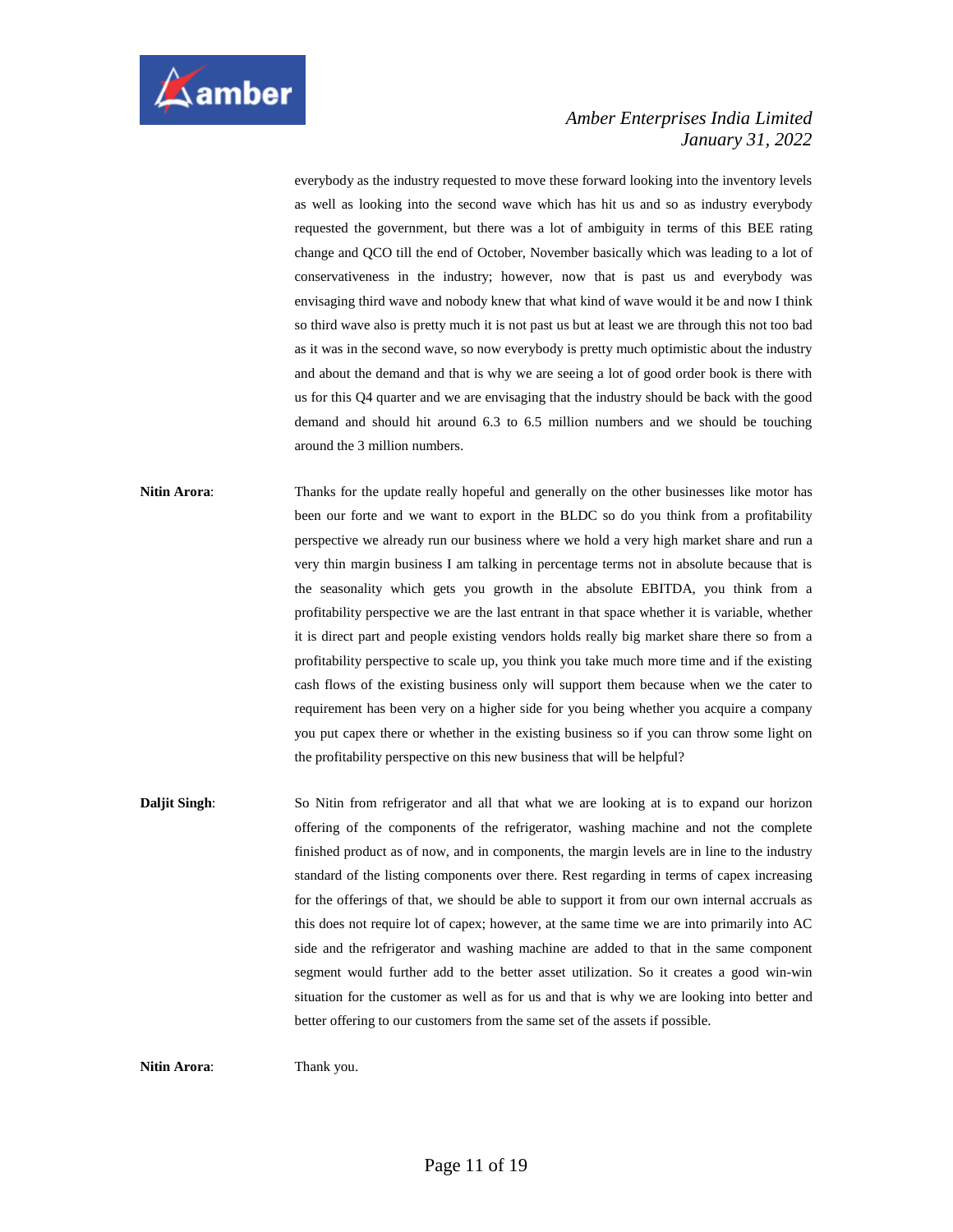

- **Moderator**: Thank you. The next question is from the line of Aditya Bhartia from Investec. Please go ahead.
- **Aditya Bhartia**: Sir first thing that I wanted to understand was on gross margins wherein our performance has been pretty decent especially given the way commodity cost has moved up, now what we understand is that brands are struggling to pass on the complete impact to customers while despite having an ODM business we appear to have passed on a fair bit of impact to customers, just want to understand how has that been possible because historically also you have mentioned on numerous occasions that typically there is a bit of delay in passing on increased cost and is ban on import of refrigerant-filled ACs improving your bargaining power with customer?
- **Daljit Singh:** Aditya in terms of gross margins we have been able to maintain our gross margins as we envisage and commodity prices we were able to pass on to our customers because obviously everybody understood that there is a huge impact on the commodity pricing and with all the new ratings which were coming in as well as new model lineup coming in we were able to successfully pass on the price rise with our customers because this is something which we started discussing long time back with our customers in terms of passing on these commodities because there is a huge impact over there and we were able to successfully make the customer understand as well as pass on these commodity changes to our customers. At the same time the ban on the refrigerant obviously is completely different that has no impact on this commodity pricing or maybe I would say negotiation with the current customers on this commodity because that is completely different that is dealing to this commodity price, obviously there was a change on the commodity pricing over there also but that is something we were able to take it from the customers immediately because that was a part of our contract that if there is any commodity change it would be passed on immediately.
- **Aditya Bhartia:** But still historically we have seen a bit of a lag this time we have seen no lags pretty much and especially with customers suffering, with brand owner suffering how is it that we managed and going forward also should we be building in almost similar margin?
- **Daljit Singh:** No there was a lag; however, we were able to discuss with our customers that we need to start it ahead of time rather than just waiting for the end of the quarter and then discussing so maintaining the discipline as well as in Q3 also lot of commodities were settling down so that also helped us and we envisage in Q4 that a lot of commodities have pretty much settled down and the pricing have settled down so there should not be any impact of the commodity and if when there is a substantial change we would be able to go to our customers back and ask for the changes.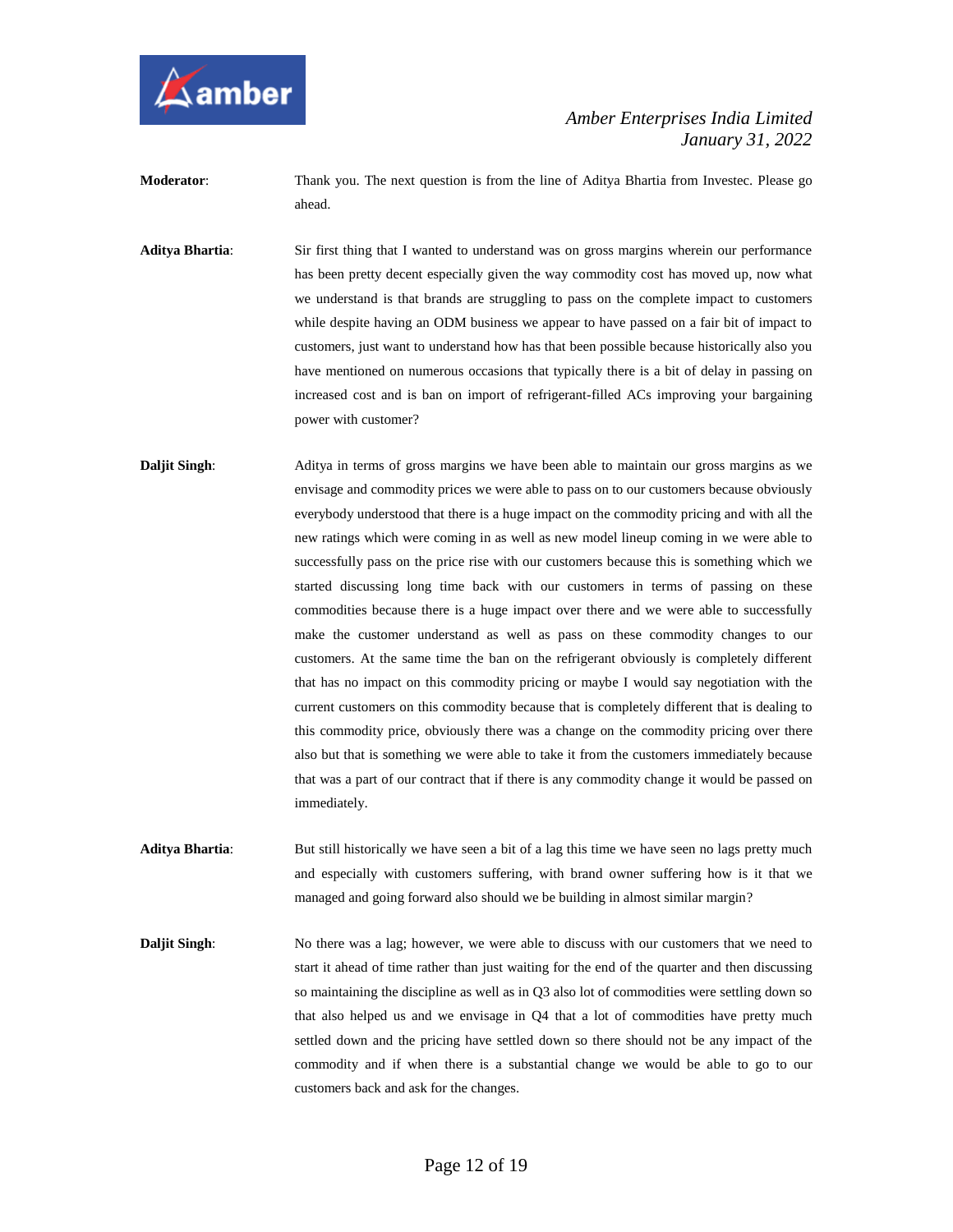

**Aditya Bhartia**: Thanks Sir.

**Moderator**: Thank you. The next question is from the line of Bharat Shah from ASK Investment Managers Limited. Please go ahead.

**Bharat Shah**: Two questions one if we consider the current year as the base that financial year ended March 2022 over the next three years that is from fiscal 2022 to fiscal 2025 do we believe overall business would approximately double and if you can share the structural growth driver for each of the verticals both for the industry as well as Amber in specific and second question if you can throw some light on what will happen to profitability as we move along in that next three year plus kind of a journey?

**Daljit Singh:** We are now focusing ourselves as Amber into five business divisions RAC, then electronics, PICL which is motors, then mobility application and components. So all of these verticals as Amber we are in a very sweet spot to capture upon the growth which is in front of us. Talking about the structural growth drivers in each division,like in room AC with a lot of localization and Make in India and PLI incentives, working from home culture is leading to lot of demand locally and at Amber we are now present in south side also which we were earlier not present. SriCity should be operational pretty much in end of July, August we should be able to cater to our customers from there also and we are already present in North we are also having offering of the entire product line up with us, so as Amber we are ready to capitalize upon this growth, which lies ahead of us in room AC division and since we are present everywhere and we have the complete product line up and product range in ODM category with that and we can increase the wallet share with the customers as we move forward.

> Secondly into the components also we have added a couple of plants like two Brownfield facilities one in Kadi, Gujarat which started operations and we are looking at refrigerator and washing machine and we envisage further inquiries from customers over there like Hitachi and as we move forward also and in Chennai we started with Samsung over there where we have added sheet metal and heat exchangers as components for AC and our refrigerator components also as we move forward and there is a lot of other inquiries also for that components division.

> In the injection molding side, we are looking at a good growth rate, good inquiries are there in the pipeline. Similarly in electronics also we see good inquiries for PCBs of refrigerator, washing machine, air conditioner, inverter controller board which is already approved with a couple of customers and some customers would be coming onboard in coming financial year, so we should be able to gain the market share as well as gain the wallet share with all these customers as we move forward.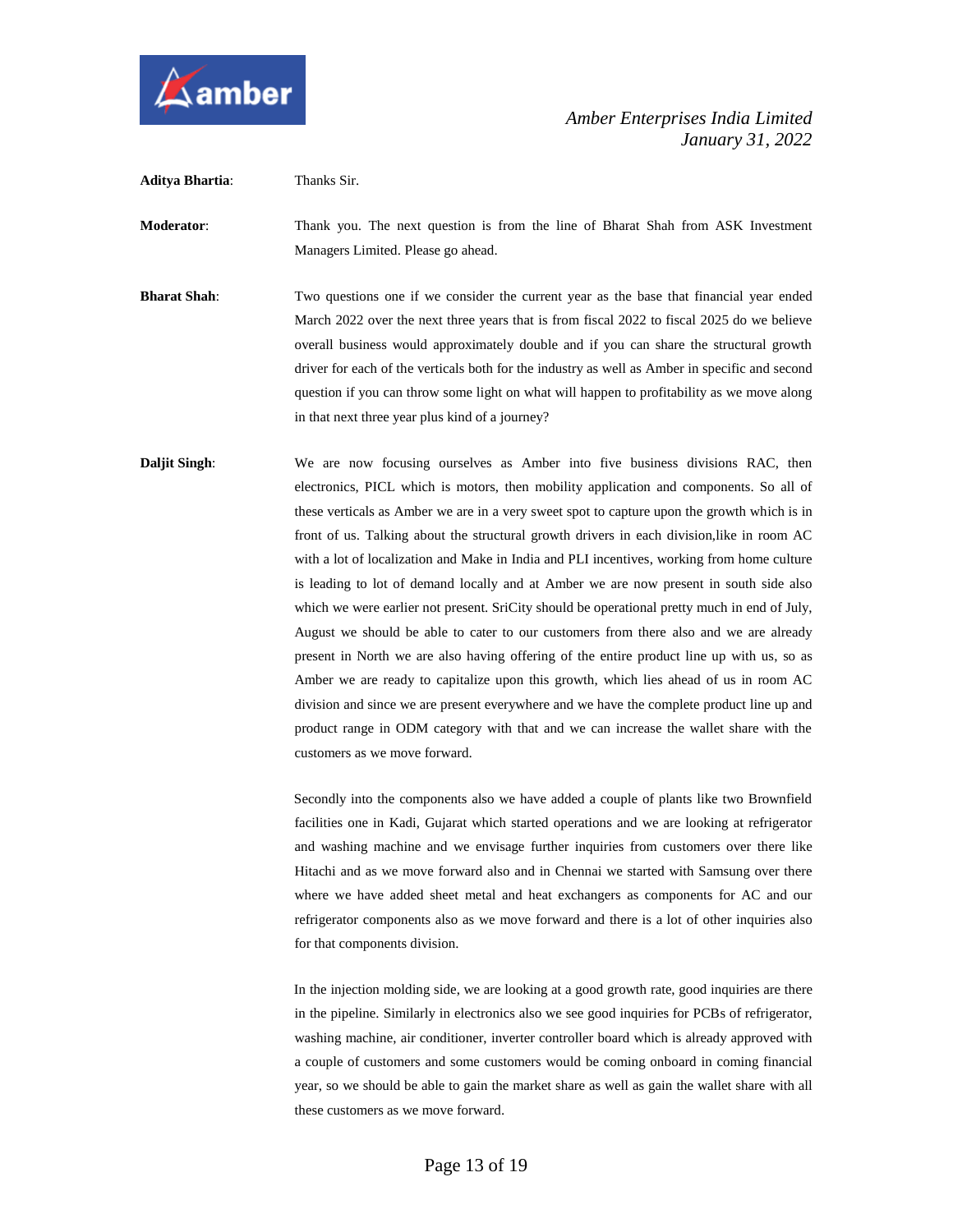

In the mobility application, we are already sitting on a handsome order book of around 450 odd Crores and that is something we are pretty strong over there and recently with new type of air conditioners required in mobility application, we are already there as offering to our customers. We have already onboarded good customers like Alstom and Bombardier..

In PICL also the BLDC is something which we were pretty empty over there and with that offering is already there so RAC where we were not offering at all any motors in the indoor side we will be able to offer that, so each and every vertical should see a good growth and we are highly hopeful that we should be able to At Amber we are present across PAN India so we should be able to capitalize upon this growth due to Make in India push from the government which has led to demand aggregation as we move forward into the country.

- **Bharat Shah**: On the next three years from fiscal 2022 to 2025 supposing our business is 100 in the fiscal 2022 do we think it will be more like 200 plus by the time we complete three years from 2022 and where the profitability would be maintained, improved?
- **Daljit Singh:** As a company we definitely would be looking forward to grow at EBITDA level. We will be able to try to maintain 25% absolute return on EBITDA levels moving from FY22 to FY25. I think that is what we would like to maintain as we move forward.

**Bharat Shah**: 25% growth in EBITDA over that three year timeframe?

**Daljit Singh**: Yes.

**Bharat Shah:** Okay thank you that is it.

**Moderator**: Thank you. The next question is from the line of Naval Seth from Emkay Global. Please go ahead.

**Naval Seth**: Thank you for the question Sir. Sorry for asking again on volumes so if I look at your volumes which are down like 17% on two-year CACR while industry retail sales are down kind of 67% over the same period so where we have some delay in dispatches from your end because of the Omicron kind of risk where channel or brands were kind of hesitant to kind of take up the volumes because numbers are not totaling up in terms of commentary what you are saying that the demand is normalized but volumes are down 27% Y-o-Y?

**Daljit Singh:** If you see the industry has definitely not yet gone to the pre-pandemic level. So we were at 7.2, 7.5 million which went down to 5.2 while now it is coming back to 6.5 and we are hopeful that next financial year the industry should be crossing the pre-pandemic level and reaching to around 7.8 to 7.5 million numbers. So volumes are coming back, during last two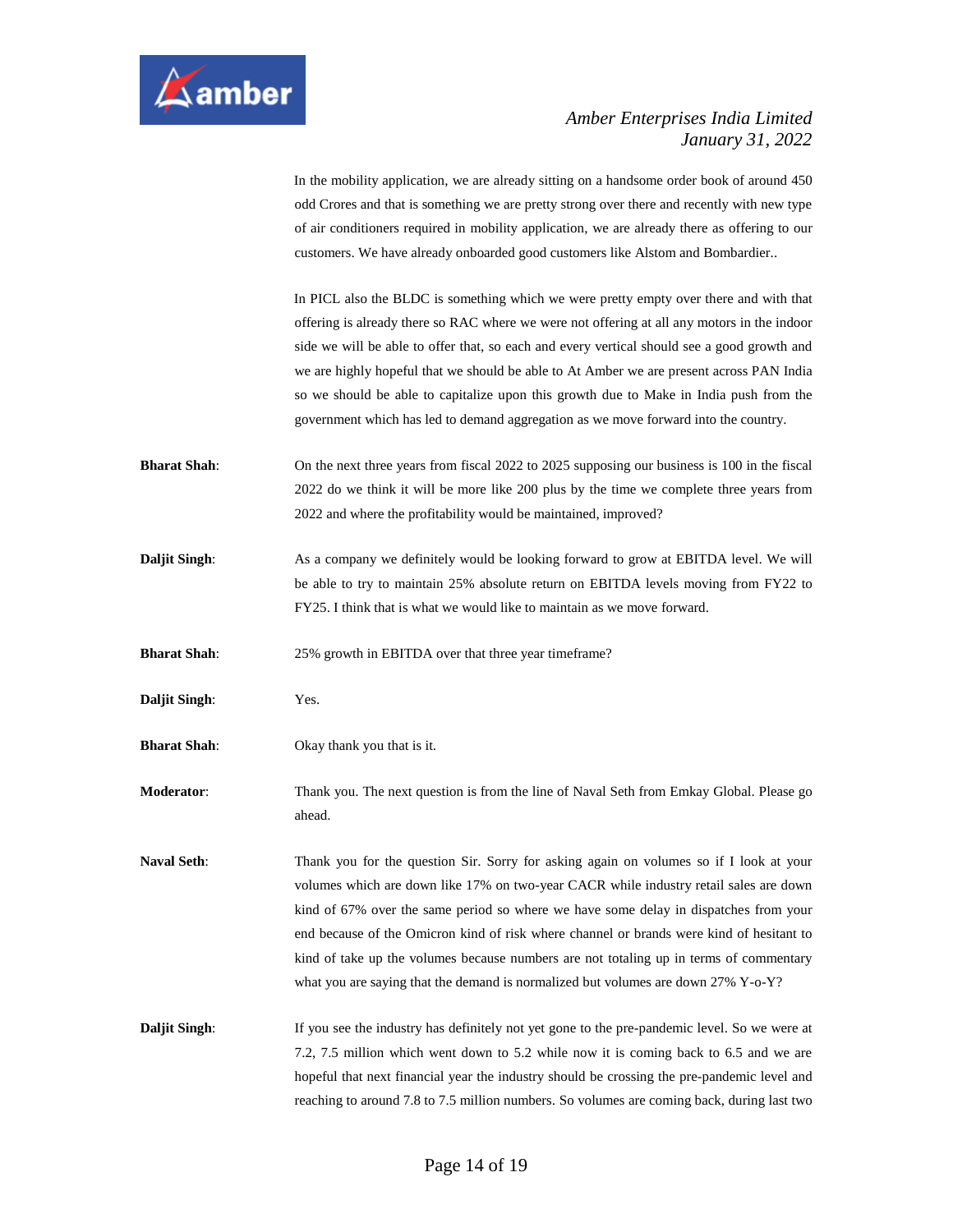

years there have been lot of disruption in terms of second wave of COVID and third wave remained in place as well as also a lot of regulatory changing from QCO and BIS as well as the BEE rating also, now with all that already done and behind us so we definitely look forward for a good volume growth as an industry.

In the Q4 the order book is healthy for us and we are hoping to come close to 3 million mark which was pre-pandemic and if you see for the industry, definitely the pre-pandemic level has not yet reached, but for Amber we are already there and looking forward to 3 million mark at the end of the Q4.

- **Naval Seth**: To clarify there was no delay in dispatches or customers are not getting converted from fully built up to only components as our component business has grown exponentially so nothing of that sort was there in 3Q?
- **Daljit Singh:** So as of now we have not seen anything as yet in fact there is more and more traction and in fact now like we are adding and converting the gas charging customers into fully built units and two of the customers have already been converted this year. The remaining three customers would be changed in the next financial year, so we do not see any changes over there. Due to Omicron there was little halt, in January but yes it is back to normal now and we have already made up the numbers and the dispatches have been again started by the customers.

**Moderator**: Thank you. The next question is from the line of Sonali Salgaonkar from Jefferies. Please go ahead.

- **Sonali Salgaonkar:** Sir any updates you would like to share on the PLI schemes the approvals that you have received in terms of what kind of revenues, margins and capex you envisage over the coming years?
- **Daljit Singh:** During the quarter, Amber Enterprises India Limited ("Amber") has received approval for manufacturing of AC components under 'Normal Investment' category for a threshold incremental investment of Rs. 300 Crs. Our subsidiary IL JIN Electronics India Private Limited ("IL JIN") have also received approval for manufacturing Lower value intermediaries of ACs under 'Large Investment' category for a threshold incremental investment of Rs. 100 Crs. Definitely this is the year of capex investment, and we should see the benefits coming out of it into the coming financial years as we move forward. So as per the construct of the PLI this financial year is the financial year for the investments to be done and the next financial year starting, PLI would start contributing the incremental sales.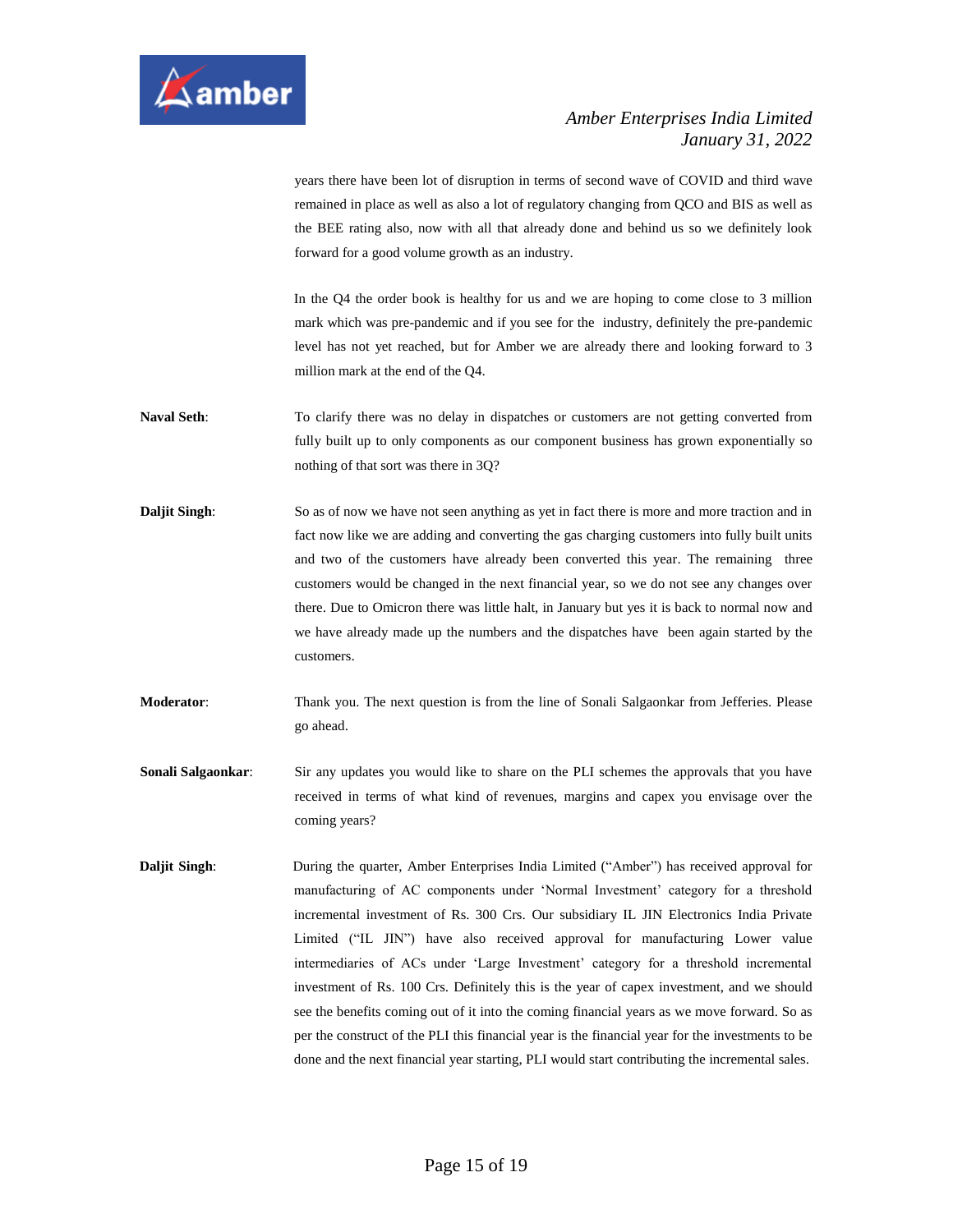

- **Sonali Salgaonkar:** Got it Sir. Sir my second question is again regarding this 3 million volumes that you foresee in FY22 so the difference between 3 million and 1.1 million that we have achieved in nine months is it because of the order book from new customers or from the existing customers and the demand side is looking up much brighter and do you foresee price hikes going ahead in Q4 as well?
- **Daljit Singh:** I would say this is aggregated demand from both our existing as well as the new customers like if you see historically also Q4 is pretty much the largest chunk always and that is what we envisage this year also and so this is a complete mix of both the current uptick from the current customers as well as the addition of the new customers which we added to what it is.
- **Moderator**: Thank you. The next question is from the line of Kalpit Narvekar from Allianz Global Investors. Please go ahead.
- **Kalpit Narvekar**: Two questions from my side firstly if you could share some color in terms of our competitiveness versus the Chinese manufacturers particularly in the exports market so US and UAE what is the kind of parity versus the Chinese manufacturers and second question is if you could talk a little bit on the say automation initiative say on manufacturing or warehousing automation on your side that you have made in the last since COVID?
- **Daljit Singh:** So Kalpit on the competitiveness aspect of the exports so we are already looking at couple of export markets like UAE, Middle East as well as US market. I would say on the component side we are there already because we are already exporting motors to Middle East and we have been doing that as well as to US now already nearing to start so there is a competitiveness on the export on the component side; however, on the finished goods side there is still a disparity over there, but yes we are looking at there is a mix of products so there are some products where we are competitive to China and there are some products where we are not competitive with China as of today, but of course with PLI in place and localization happening, we see that this difference should be built up on and should be narrowing down and making us more and more competitive.

So there is a journey to be traveled of course first is the product line up and the offering to our customers as well as aligning ourselves to the requirement of customers and requirement of the energy regulation of the country so which we are in that phase right now so we are already doing the prototyping, already making the product line up ready and all that; however, in the meantime we envisage that the PLI coming in, localization coming in and obviously the volumes increasing we should be becoming more and more competitive as we move forward.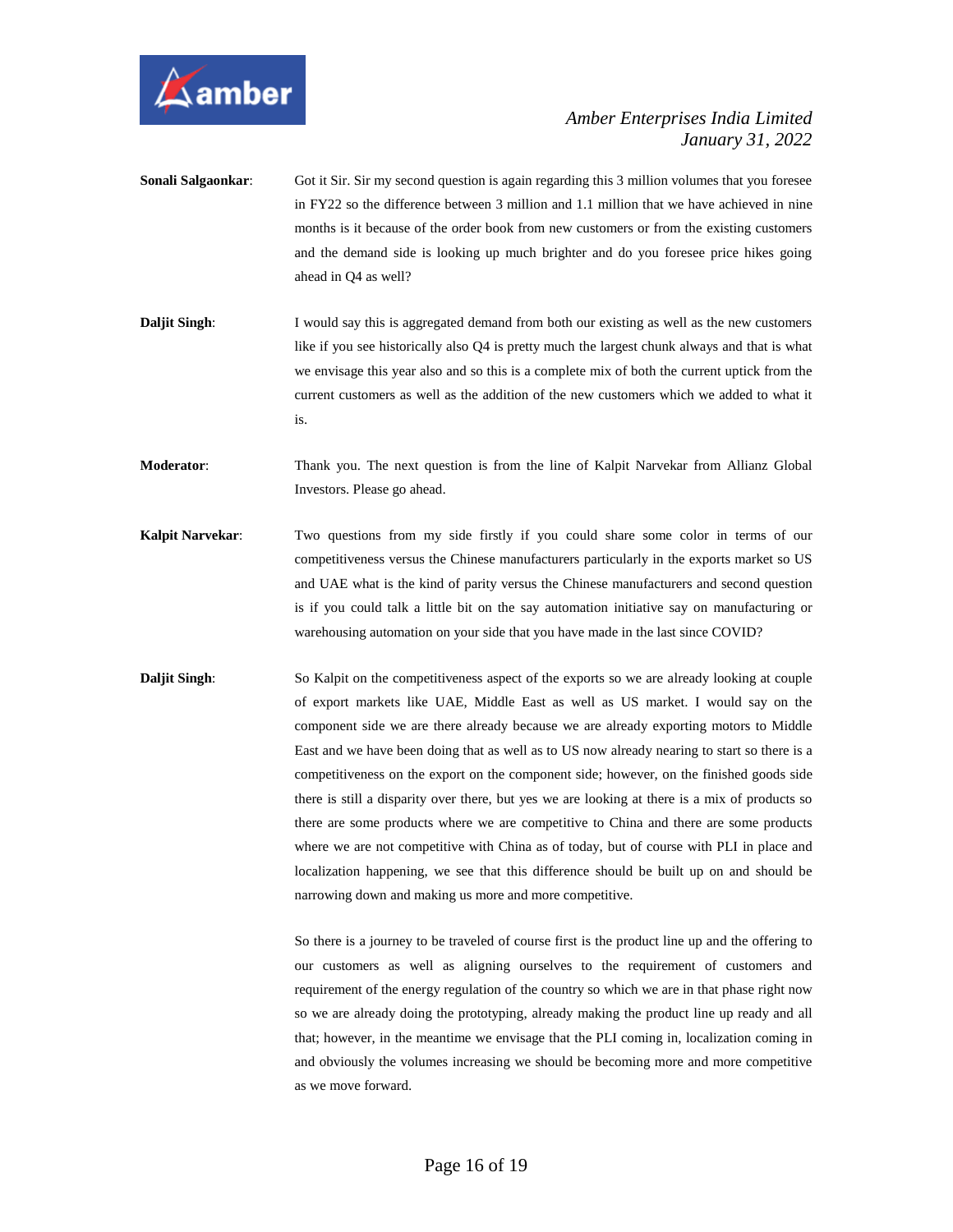

On the automation front we are very cognizant about the automation part and the industry 4.0 that is a new normal as we move forward so within our company we have our automation cell which is moving towards automation and creating our own automation arms, robotic arms as well as creating various kind of low cost automation between the plants also so as we move forward we are already very focused on this because we can see that in order to be more competitive as the volume increases automation industry 4.0 would be the new normal and new savior. So we are already working on it and our team at Amber who works on automation is highly equipped and creating automation opportunities within the group only.

**Kalpit Narvekar**: Great Sir. Thank you so much.

**Moderator**: Thank you. The next question is from the line of Bhavin Vithlani from SBI Mutual Fund. Please go ahead.

**Bhavin Vithlani**: Thank you for the opportunity. Just one question from my side. On the refrigerator you mentioned that you will limit your exposure to the component and largely the common ones that are there could you help us understand your thought process why is that so because some of your EMS players are already planning for venturing into ODM for refrigerators?

- **Daljit Singh:** So the idea over here is that within our verticals how we can utilize our assets as well as remain in the verticals where we are present and further diversify and have more asset utilization in the current form only so that is the reason and it does not require much of capex while going for the complete ODM or finished product like refrigerator do require lot of capex and we see lot of opportunities already present here in the component side only of the refrigerator and washing machine so that is the reason we are looking forward that how we can actually increase our wallet share within our same customer and while at the same time maintain good EBITDA margins over there on the component side and hence we are restricting to our component strategy and increasing more and more offerings to our customer and bringing more stickiness to our customers on a year on basis.
- **Bhavin Vithlani:** Thank you so much for taking my question.

**Moderator**: Thank you. The next question is from the line of Bhoomika from DAM Capital. Please go ahead.

**Bhoomika:** Sir in terms of as you scale up in the non-RAC segment how is the margin profile move as we have seen this quarter PICL margins have improved but IL JIN and Ever while there is a growth in the revenue profile remain at a lower level so if you can just talk about that and number two is in terms of with the PLI scheme coming up what would be the capex that we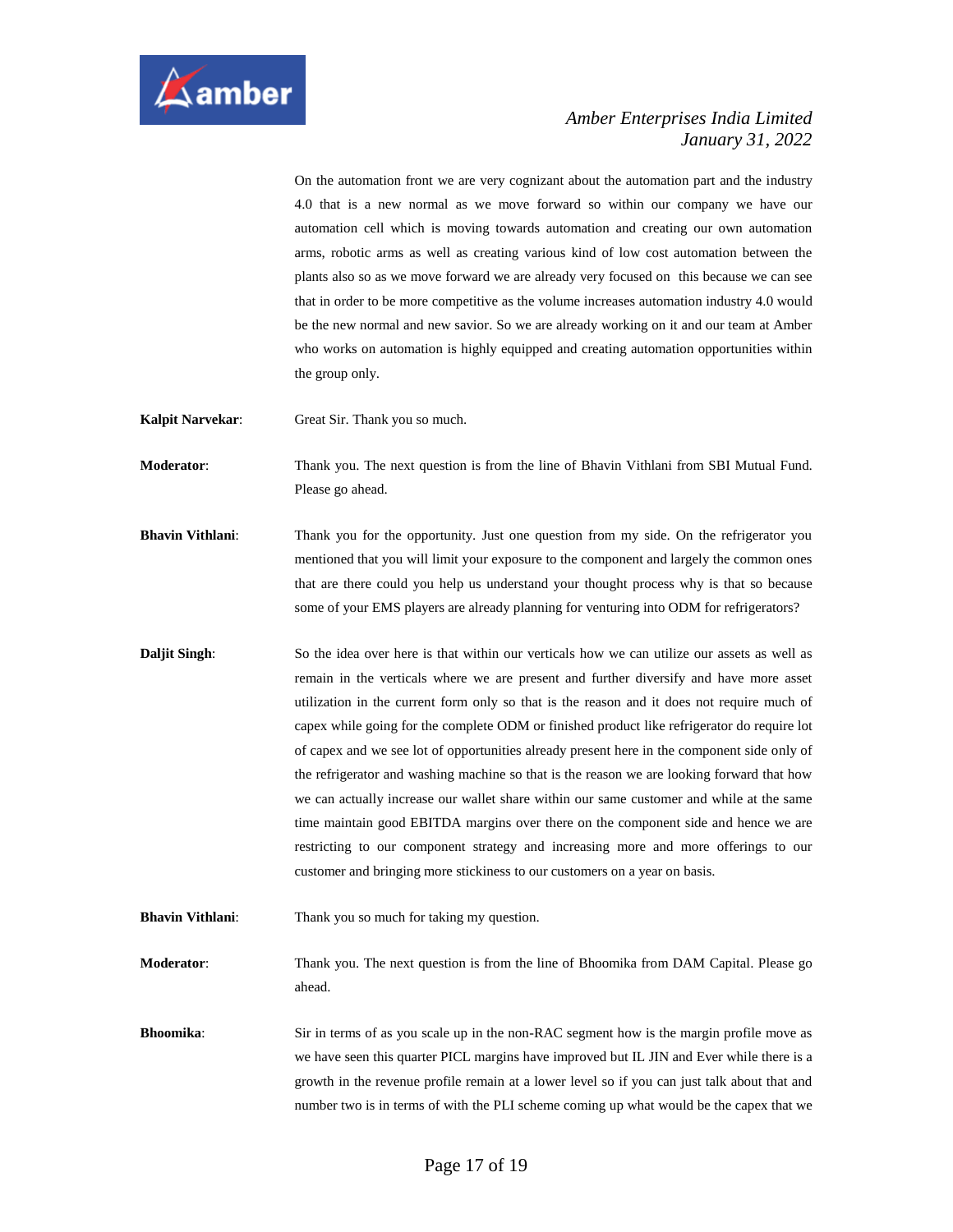

have done so far and what are we looking for FY22 and up till FY24 and gross and net debt if it is possible?

**Daljit Singh:** On the margin level as we move forward and as we add more and more components and diversify into the components, our margin profile would be better and as I mentioned earlier also that on an absolute basis that we are looking at maintaining 25% absolute return on EBITDA levels moving forward from FY22 to FY25; however, on the PLI side we are very well in range and the approvals has already been done from the capex side and I think so from the investment side we should get approval and we should be able to get the benefits of PLI as we move forward in the next financial year from the capex side. So this year like we are envisaging capex of around 375 Crores on a consolidated basis and next financial year we would be looking at a capex of somewhere around 250 to 275 Crores.. On the net debt level, consolidated level we are at 400 Crores and at the year end we should be seeing somewhere around 300 Crores at the net debt levels.

**Bhoomika**: Okay Sir thank you.

**Moderator**: Thank you. The next question is from the line of Manoj Gori from Equirus Securities. Please go ahead.

**Manoj Gori:** Thanks for the opportunity Sir. I have one question so currently if you look at within the RAC business that we are doing so of the total IDU, ODU, CBU, and window air conditioners what contribution would be coming from your window air conditioners can you give some color over there?

- **Daljit Singh:** Due to the confidentiality matters actually we do not disclose the numbers on IDU, ODU and window AC level, but we have a substantial market share. Window AC like it is somewhere around 900,000 to 1 million as an industry so we have a majority share in window air conditioners.
- **Manoj Gori:** My question was actually regarding that because if you look at recently we were speaking with a few of the brands and what they were indicating that probably in next year the focus would be relatively would be lower on window air conditioner and in that case should it impact us as well because obviously when you look at some of the larger brands we are definitely supplying the major chunks to them so can you throw some light like of the scenario if you could pan out if brand start focusing lower on window air conditioners?
- **Daljit Singh:** Window has always been diminishing in the percentage terms only as a total industry only and same was with Amber also and we also seen that on a percentage basis window would not be increasing anymore it would be staying there only in the terms of the value if you